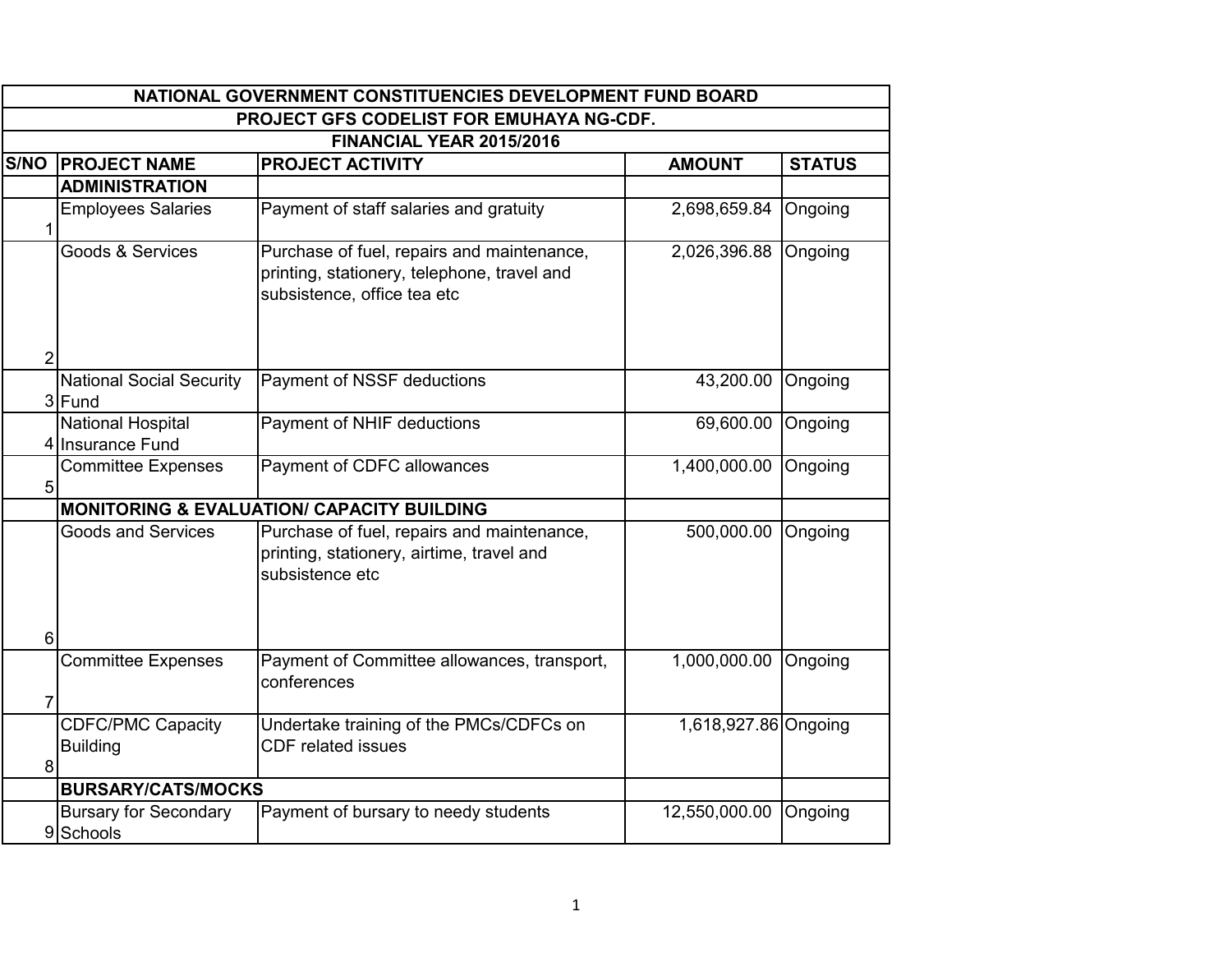|                                                 | NATIONAL GOVERNMENT CONSTITUENCIES DEVELOPMENT FUND BOARD |                                                                  |               |               |
|-------------------------------------------------|-----------------------------------------------------------|------------------------------------------------------------------|---------------|---------------|
| <b>PROJECT GFS CODELIST FOR EMUHAYA NG-CDF.</b> |                                                           |                                                                  |               |               |
|                                                 |                                                           | FINANCIAL YEAR 2015/2016                                         |               |               |
| $\overline{\mathsf{S}}/\mathsf{NO}$             | <b>PROJECT NAME</b>                                       | <b>PROJECT ACTIVITY</b>                                          | <b>AMOUNT</b> | <b>STATUS</b> |
|                                                 | <b>Bursary for Tertiary</b><br>10 Institutions            | Payment of bursary to needy students                             | 6,500,000.00  | Ongoing       |
| 11                                              | Mocks/CATs                                                | Printing and distribution of Mocks and CATs                      | 1,000,000.00  | Ongoing       |
|                                                 | <b>PRIMARY SCH'S</b>                                      |                                                                  |               |               |
|                                                 | Kilingili Primary School                                  | Fixing of window panes/fascia boards/painting<br>of 5 classes    | 500,000.00    | Ongoing       |
| 12                                              |                                                           |                                                                  |               |               |
| 13                                              | <b>Esalwa Primary School</b>                              | Construction of 1 classroom                                      | 500,000.00    | <b>New</b>    |
|                                                 | <b>Eluhobe Primary School</b>                             | Re-roofing/plaster/flooring/painting/shutters of<br>2 classrooms | 400,000.00    | Ongoing       |
| 14                                              |                                                           |                                                                  |               |               |
| 15                                              | <b>Ebututi Primary School</b>                             | Construction of 2 classrooms                                     | 1,000,000.00  | <b>New</b>    |
| 16                                              | <b>Asebo Primary School</b>                               | Construction of 2 classrooms                                     | 1,000,000.00  | <b>New</b>    |
| 17                                              | Ebucheli Primary School                                   | Construction of 2 classrooms                                     | 1,000,000.00  | <b>New</b>    |
| 18                                              | Elununi Primary School                                    | Construction of 2 classrooms                                     | 1,000,000.00  | <b>New</b>    |
| 19                                              | <b>Emusire Primary School</b>                             | Construction of 2 classrooms                                     | 1,000,000.00  | <b>New</b>    |
| 20                                              |                                                           | Essumba Primary School Construction of 1 classroom               | 500,000.00    | <b>New</b>    |
|                                                 | <b>Ematsuli Primary School</b>                            | Re-roofing/plaster/flooring/painting/shutters of<br>2 classrooms | 400,000.00    | Ongoing       |
| 21                                              |                                                           |                                                                  |               |               |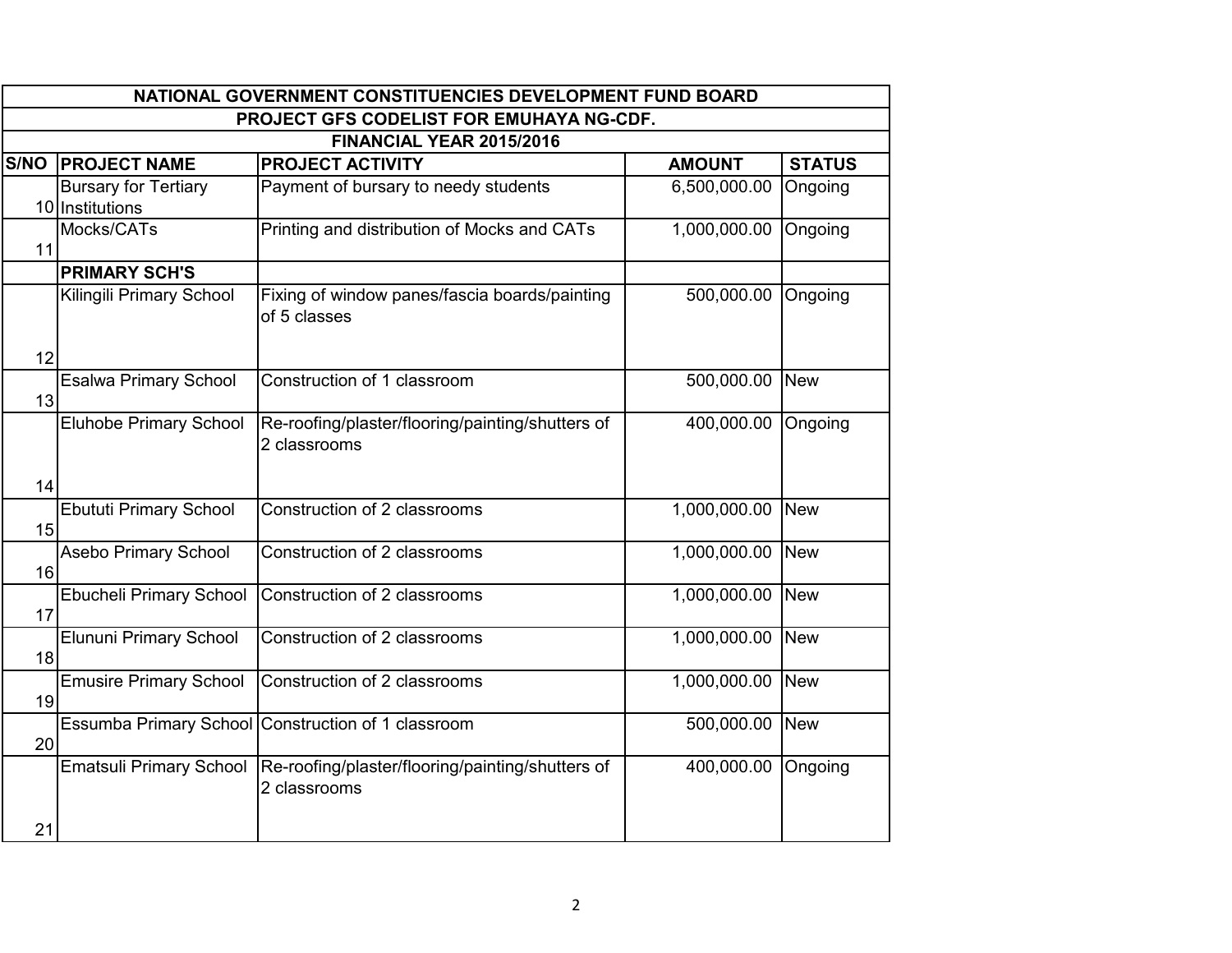| NATIONAL GOVERNMENT CONSTITUENCIES DEVELOPMENT FUND BOARD |                                                                  |                                                                                                                                                                    |                                                               |
|-----------------------------------------------------------|------------------------------------------------------------------|--------------------------------------------------------------------------------------------------------------------------------------------------------------------|---------------------------------------------------------------|
|                                                           |                                                                  |                                                                                                                                                                    |                                                               |
|                                                           | FINANCIAL YEAR 2015/2016                                         |                                                                                                                                                                    |                                                               |
| <b>PROJECT NAME</b>                                       | <b>PROJECT ACTIVITY</b>                                          | <b>AMOUNT</b>                                                                                                                                                      | <b>STATUS</b>                                                 |
| <b>Emurembe Primary</b><br>22 School                      | Construction of 3 classrooms                                     | 1,500,000.00                                                                                                                                                       | <b>New</b>                                                    |
| <b>Emwatsi Primary School</b><br>23                       | Construction of 3 classrooms                                     | 1,500,000.00                                                                                                                                                       | <b>New</b>                                                    |
| Muchula Primary School                                    | 2 classrooms                                                     | 400,000.00 New                                                                                                                                                     |                                                               |
| 24                                                        |                                                                  |                                                                                                                                                                    |                                                               |
|                                                           | Admin, block                                                     | 400,000.00                                                                                                                                                         | New                                                           |
| 25                                                        |                                                                  |                                                                                                                                                                    |                                                               |
| Ebulamba Primary<br>School<br>26                          | Roofing/plaster/flooring/painting/shutters of 2<br>classrooms    | 400,000.00                                                                                                                                                         | <b>New</b>                                                    |
| Esibila Primary School                                    | Re-roofing/plaster/flooring/painting/shutters of<br>2 classrooms | 400,000.00                                                                                                                                                         | <b>New</b>                                                    |
| 27                                                        |                                                                  |                                                                                                                                                                    |                                                               |
| Ebuyalu Primary School<br>28                              | Construction of 2 classrooms                                     | 1,000,000.00                                                                                                                                                       | <b>New</b>                                                    |
| <b>Ebunangwe Primary</b><br>School                        | Re-roofing/plaster/flooring/painting/shutters of<br>4 classrooms | 800,000.00                                                                                                                                                         | <b>New</b>                                                    |
|                                                           |                                                                  |                                                                                                                                                                    |                                                               |
| 30 School                                                 |                                                                  |                                                                                                                                                                    | <b>New</b>                                                    |
| Mukhombe Primary<br>School<br>31                          | Re-roofing/plaster/flooring/painting/shutters of<br>2 classrooms | 400,000.00 New                                                                                                                                                     |                                                               |
|                                                           | 29<br>Emmanyinya Primary                                         | Re-roofing/plaster/flooring/painting/shutters of<br>Mwitukho Primary School Re-roofing/plaster/flooring/painting/shutters of<br><b>Construction of Eco-toilets</b> | <b>PROJECT GFS CODELIST FOR EMUHAYA NG-CDF.</b><br>500,000.00 |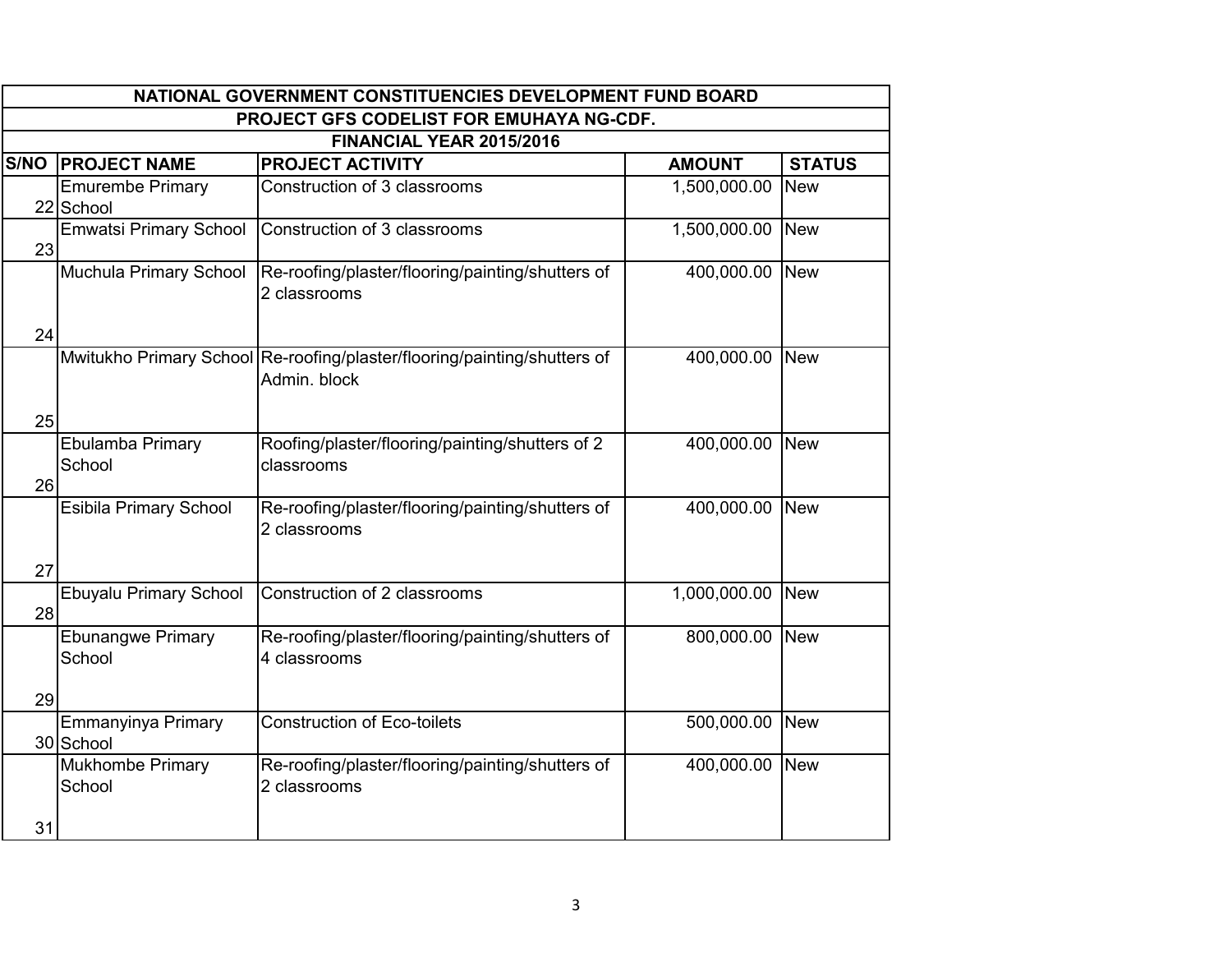|      | NATIONAL GOVERNMENT CONSTITUENCIES DEVELOPMENT FUND BOARD |                                                                  |                |               |
|------|-----------------------------------------------------------|------------------------------------------------------------------|----------------|---------------|
|      |                                                           | PROJECT GFS CODELIST FOR EMUHAYA NG-CDF.                         |                |               |
|      |                                                           | FINANCIAL YEAR 2015/2016                                         |                |               |
| S/NO | <b>PROJECT NAME</b>                                       | <b>PROJECT ACTIVITY</b>                                          | <b>AMOUNT</b>  | <b>STATUS</b> |
| 32   | Ebusiratsi C of G<br><b>Primary School</b>                | Roofing/plaster/flooring/painting/shutters of<br>Library         | 300,000.00     | Ongoing       |
| 33   | <b>Esibuye Primary School</b>                             | Construction of 1 classroom                                      | 500,000.00     | <b>New</b>    |
|      | Mundichiri Primary<br>School                              | Re-roofing/plaster/flooring/painting/shutters of<br>2 classrooms | 400,000.00 New |               |
| 34   | Ebukhaya Primary<br>School                                | Re-roofing/plaster/flooring/painting/shutters of<br>2 classrooms | 400,000.00     | <b>New</b>    |
| 35   |                                                           |                                                                  |                |               |
|      | <b>Emuhondo Primary</b><br>School                         | Re-roofing/plaster/flooring/painting/shutters of<br>3 classrooms | 600,000.00     | <b>New</b>    |
| 36   |                                                           |                                                                  |                |               |
|      | <b>Emmabwi Primary</b><br>School                          | Re-roofing/plaster/flooring/painting/shutters of<br>2 classrooms | 400,000.00     | <b>New</b>    |
| 37   |                                                           |                                                                  |                |               |
|      | <b>Essunza Primary School</b>                             | Re-roofing/plaster/flooring/painting/shutters of<br>2 classrooms | 400,000.00 New |               |
| 38   |                                                           |                                                                  |                |               |
|      | Ebukobelo Primary<br>39 School                            | Purchase of land (1 acre)                                        | 500,000.00     | <b>New</b>    |
|      | Mumboko Primary<br>40 School                              | Purchase of land (1 acre)                                        | 500,000.00     | <b>New</b>    |
|      | <b>SECONDARY SCH'S</b>                                    |                                                                  |                |               |
|      | Emmukunzi Secondary<br>41 School                          | <b>Construction of Laboratory</b>                                | 1,000,000.00   | <b>New</b>    |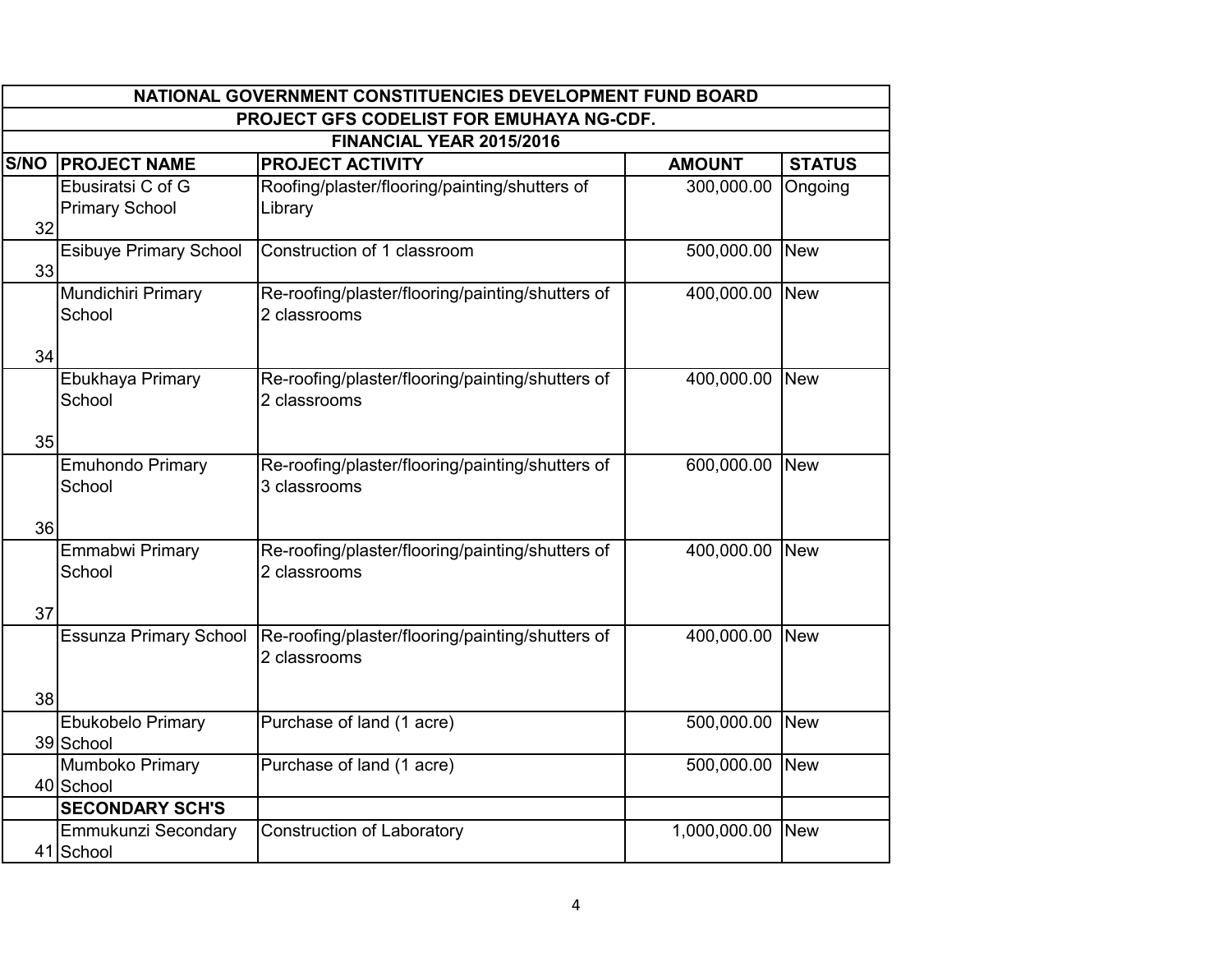|      | NATIONAL GOVERNMENT CONSTITUENCIES DEVELOPMENT FUND BOARD |                                                              |               |               |
|------|-----------------------------------------------------------|--------------------------------------------------------------|---------------|---------------|
|      |                                                           | <b>PROJECT GFS CODELIST FOR EMUHAYA NG-CDF.</b>              |               |               |
|      |                                                           | FINANCIAL YEAR 2015/2016                                     |               |               |
| S/NO | <b>PROJECT NAME</b>                                       | <b>PROJECT ACTIVITY</b>                                      | <b>AMOUNT</b> | <b>STATUS</b> |
|      | <b>Ebukoolo Secondary</b><br>42 School                    | <b>Construction of Laboratory</b>                            | 1,000,000.00  | <b>New</b>    |
| 43   | St. Peters Itumbu<br>Secondary School                     | Walling/roofing/plaster/flooring/painting of 2<br>classrooms | 700,000.00    | Ongoing       |
| 44   | Ebunangwe High School                                     | Construction of Administration block and 4 No.<br>classes    | 3,987,477.00  | Ongoing       |
| 45   | Ebunangwe High School                                     | <b>Construction of Dormitory</b>                             | 2,000,000.00  | <b>New</b>    |
|      | <b>Ebusiratsi Secondary</b><br>46 School                  | <b>Construction of Dormitory</b>                             | 1,000,000.00  | <b>New</b>    |
|      | Essaba Secondary<br>47 School                             | <b>Construction of Computer laboratory</b>                   | 1,000,000.00  | Ongoing       |
| 48   | Mungoye Secondary<br>School                               | Construction of Administration block and 2 No.<br>classes    | 2,000,000.00  | Ongoing       |
|      | Mwituha Secondary<br>49 School                            | <b>Construction of Dining hall</b>                           | 1,000,000.00  | <b>New</b>    |
|      | Ebusiloli Secondary<br>50 School                          | Construction of Dining hall/kitchen                          | 1,500,000.00  | Ongoing       |
|      | Ebukhaya Secondary<br>51 School                           | Construction of 2 classrooms                                 | 1,000,000.00  | <b>New</b>    |
|      | Ebukanga Secondary<br>52 School                           | Construction of Dining hall/kitchen                          | 1,500,000.00  | Ongoing       |
|      | <b>Essunza Secondary</b><br>53 School                     | Construction of 2 classrooms                                 | 1,000,000.00  | <b>New</b>    |
|      | <b>Ematsuli Secondary</b><br>54 School                    | Construction of Laboratory                                   | 1,000,000.00  | <b>New</b>    |
|      | Emmanyinya Secondary<br>55 School                         | Purchase of land (2 acres)                                   | 1,000,000.00  | <b>New</b>    |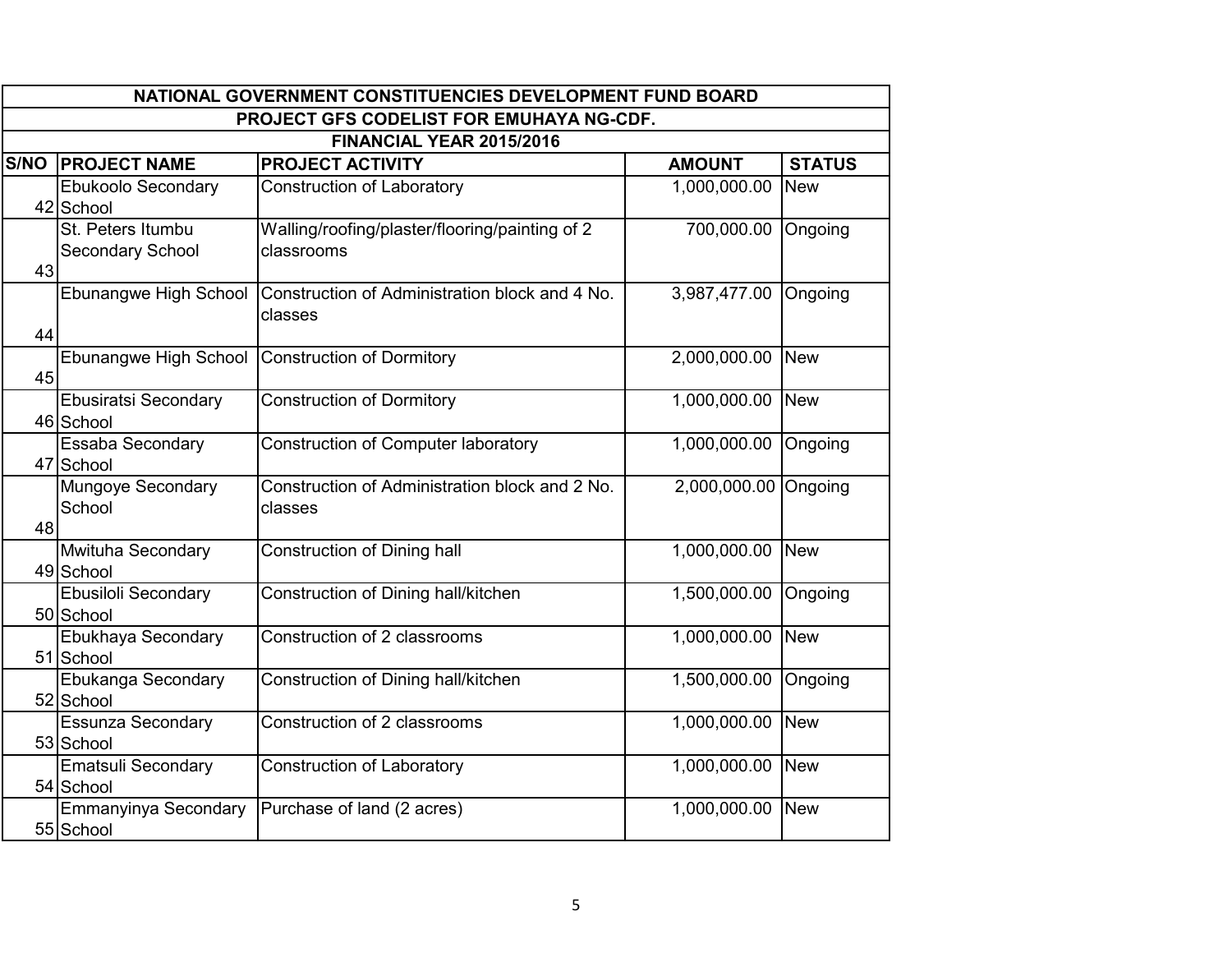|      | NATIONAL GOVERNMENT CONSTITUENCIES DEVELOPMENT FUND BOARD |                                                                                                                 |                      |               |  |
|------|-----------------------------------------------------------|-----------------------------------------------------------------------------------------------------------------|----------------------|---------------|--|
|      |                                                           | PROJECT GFS CODELIST FOR EMUHAYA NG-CDF.                                                                        |                      |               |  |
|      |                                                           | FINANCIAL YEAR 2015/2016                                                                                        |                      |               |  |
| S/NO | <b>PROJECT NAME</b>                                       | <b>PROJECT ACTIVITY</b>                                                                                         | <b>AMOUNT</b>        | <b>STATUS</b> |  |
|      | Esibila Boys Secondary<br>56 School                       | Purchase of land (2.1 acres)                                                                                    | 1,100,000.00         | <b>New</b>    |  |
|      | St. Peters Itumbu<br>57 Secondary School                  | Purchase of 10 desktop computers                                                                                | 550,000.00           | <b>T</b> New  |  |
|      | Mwituha Secondary<br>58 School                            | Purchase of 10 desktop computers                                                                                | 550,000.00           | <b>New</b>    |  |
|      | <b>Ebukoolo Secondary</b><br>59 School                    | Purchase of 10 desktop computers                                                                                | 550,000.00           | <b>New</b>    |  |
|      | Emmukunzi Secondary<br>60 School                          | Purchase of 10 desktop computers                                                                                | 550,000.00           | <b>New</b>    |  |
|      | Mungoye Secondary<br>61 School                            | Purchase of 10 desktop computers                                                                                | 550,000.00           | <b>New</b>    |  |
|      | <b>TERTIARY</b>                                           |                                                                                                                 |                      |               |  |
|      | Ebukanga Technical<br>62 Training Institute               | Purchase of land for expansion (2 acres)                                                                        | 1,000,000.00 Ongoing |               |  |
|      | Ebukanga Technical<br><b>Training Institute</b>           | Fencing of compound using concrete posts<br>and chain link/ purchase and installation of<br>gate and sentry box | 1,000,000.00 New     |               |  |
| 63   |                                                           |                                                                                                                 |                      |               |  |
|      | <b>Bunyore Teachers</b><br>64 Training College            | Purchase of land (4 acres)                                                                                      | 2,000,000.00 New     |               |  |
|      | <b>Bunyore Teachers</b><br>65 Training College            | <b>Construction of Administration block</b>                                                                     | 1,000,000.00 New     |               |  |
| 66   | Emmukunzi Youth<br>Polytechnic                            | Flooring, painting, fascia boards for the<br>workshop                                                           | 250,000.00 Ongoing   |               |  |
|      | Nzalwa Youth<br>Polytechnic                               | Roofing, plastering, flooring, painting and<br>fascia boards for the workshop                                   | 500,000.00 Ongoing   |               |  |
| 67   |                                                           |                                                                                                                 |                      |               |  |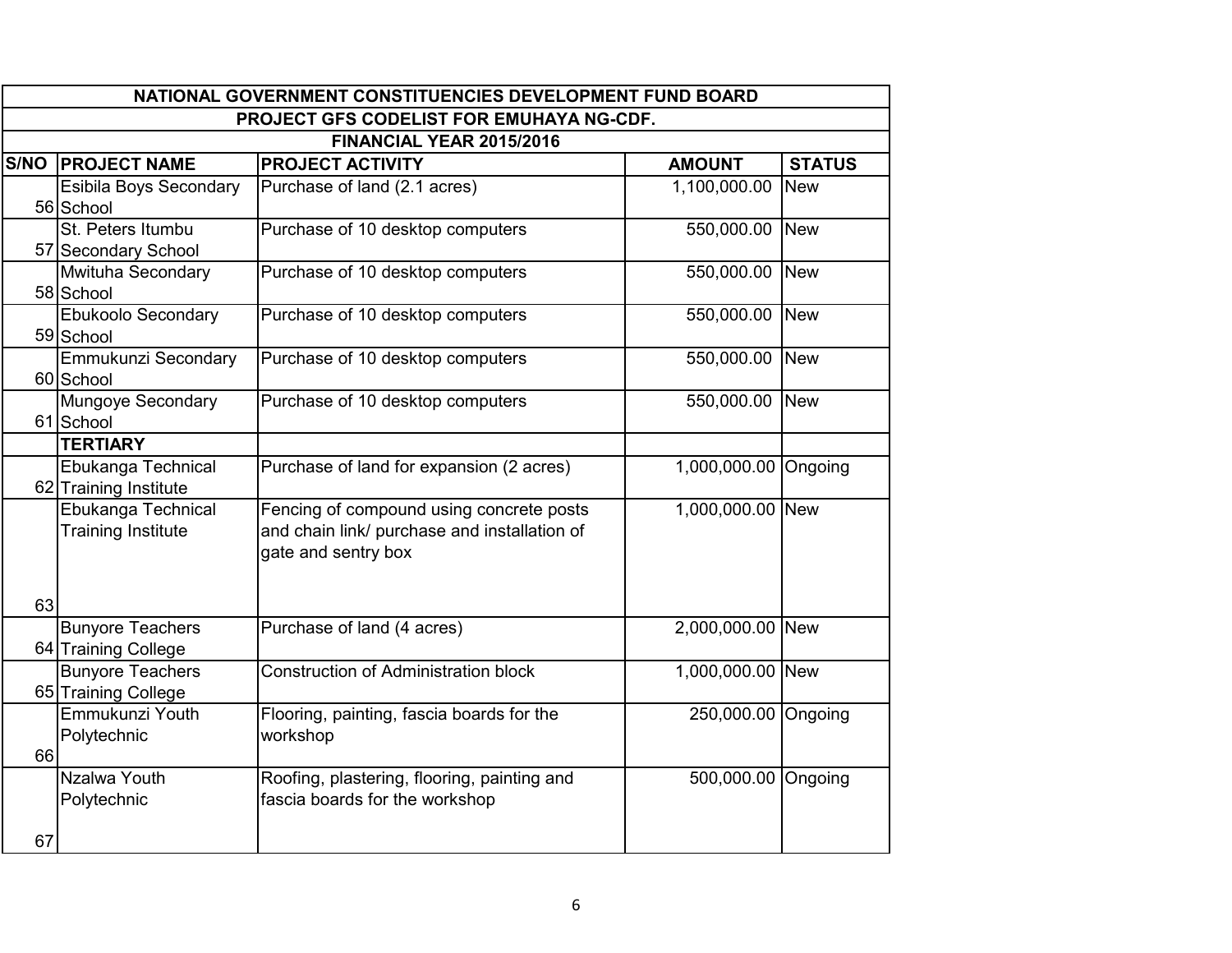|      | NATIONAL GOVERNMENT CONSTITUENCIES DEVELOPMENT FUND BOARD |                                                                               |                    |               |  |
|------|-----------------------------------------------------------|-------------------------------------------------------------------------------|--------------------|---------------|--|
|      | PROJECT GFS CODELIST FOR EMUHAYA NG-CDF.                  |                                                                               |                    |               |  |
|      |                                                           | FINANCIAL YEAR 2015/2016                                                      |                    |               |  |
| S/NO | <b>PROJECT NAME</b>                                       | <b>PROJECT ACTIVITY</b>                                                       | <b>AMOUNT</b>      | <b>STATUS</b> |  |
|      | Mulukhoro Community                                       | Purchase of books and magazines for the                                       | 700,000.00 Ongoing |               |  |
|      | Library                                                   | community library                                                             |                    |               |  |
| 68   |                                                           |                                                                               |                    |               |  |
|      | <b>HEALTH</b>                                             |                                                                               |                    |               |  |
|      | Essaba Dispensary                                         | Roofing, plastering, flooring and painting of<br>Out Patient Department block | 600,000.00         | Ongoing       |  |
| 69   |                                                           |                                                                               |                    |               |  |
|      | <b>Emurembe Dispensary</b>                                | <b>Construction of Out Patient Department block</b>                           | 500,000.00         | <b>New</b>    |  |
| 70   |                                                           |                                                                               |                    |               |  |
|      | <b>WATER</b>                                              |                                                                               |                    |               |  |
|      | Ebunangwe Water                                           | Fencing of Masonry water tank                                                 | 100,000.00         | <b>New</b>    |  |
|      | 71 Project                                                |                                                                               |                    |               |  |
|      | Esirulo/Mwichio Water                                     | Extension of piping to Muchula village,                                       | 900,000.00         | <b>New</b>    |  |
|      | Project                                                   | Mwichio market, Esirulo market, Ikalikha                                      |                    |               |  |
|      |                                                           | village and Ekalabala village                                                 |                    |               |  |
|      |                                                           |                                                                               |                    |               |  |
| 72   |                                                           |                                                                               |                    |               |  |
|      | <b>AGRICULTURE</b>                                        |                                                                               |                    |               |  |
|      | Esirembela Tea Buying                                     | Plastering, shutters, flooring and painting of                                | 200,000.00         | Ongoing       |  |
|      | Centre                                                    | tea banda                                                                     |                    |               |  |
| 73   |                                                           |                                                                               |                    |               |  |
|      | Luanda Tea Buying                                         | <b>Construction of toilets</b>                                                | 50,000.00          | <b>New</b>    |  |
|      | 74 Centre                                                 |                                                                               |                    |               |  |
|      | Luanda Tea Buying                                         | Fencing and gate                                                              | 50,000.00          | <b>New</b>    |  |
|      | 75 Centre                                                 |                                                                               |                    |               |  |
|      | <b>ELECTRICITY</b>                                        |                                                                               |                    |               |  |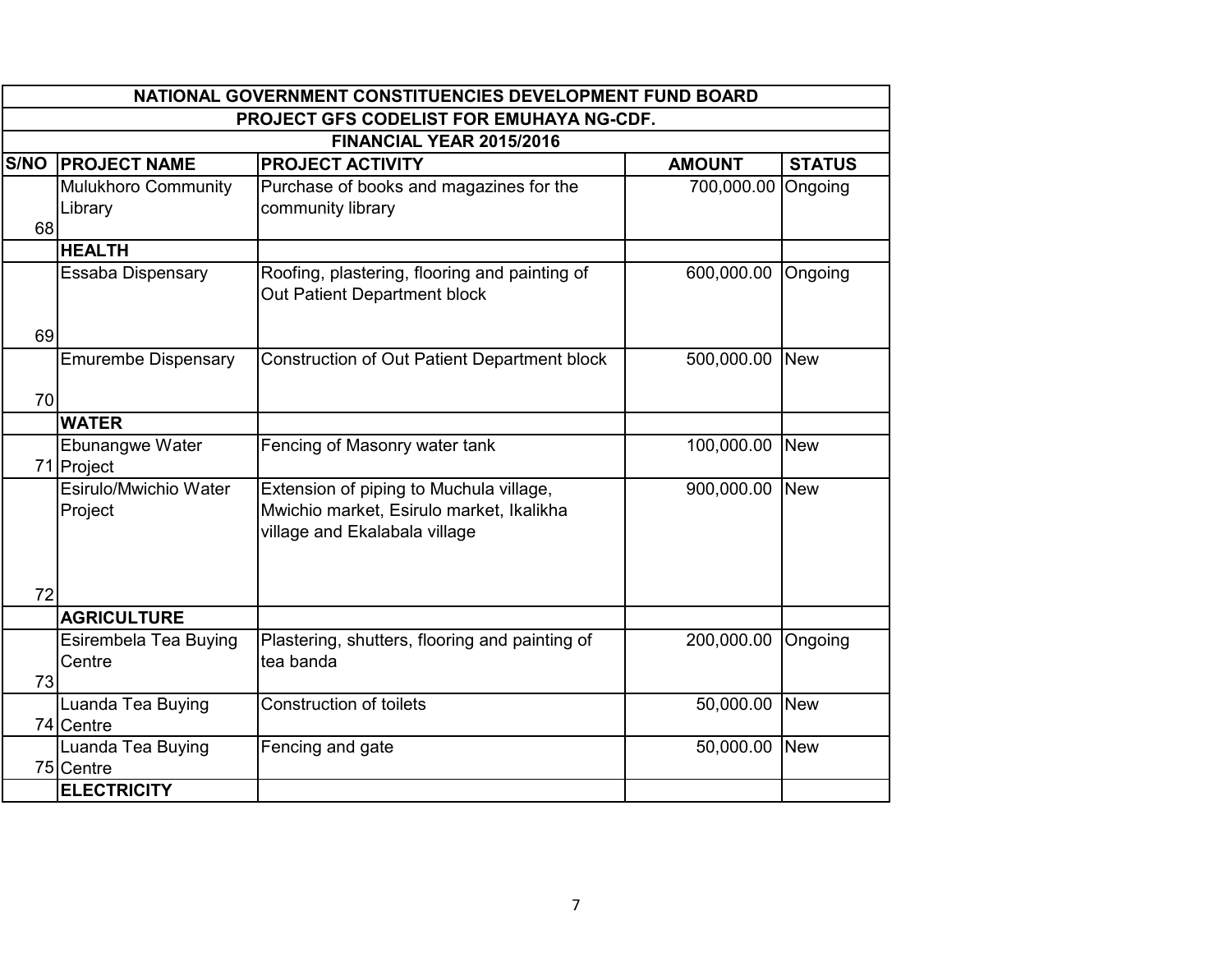|             | NATIONAL GOVERNMENT CONSTITUENCIES DEVELOPMENT FUND BOARD |                                                                                  |               |               |  |
|-------------|-----------------------------------------------------------|----------------------------------------------------------------------------------|---------------|---------------|--|
|             |                                                           | <b>PROJECT GFS CODELIST FOR EMUHAYA NG-CDF.</b>                                  |               |               |  |
|             |                                                           | FINANCIAL YEAR 2015/2016                                                         |               |               |  |
| <b>S/NO</b> | <b>PROJECT NAME</b>                                       | <b>PROJECT ACTIVITY</b>                                                          | <b>AMOUNT</b> | <b>STATUS</b> |  |
| 76          | <b>Ilungu Market</b>                                      | Installation of solar mast for security lighting in<br>the market centre         | 500,000.00    | Ongoing       |  |
|             | <b>Ranet Weather Station</b>                              | Installation of solar mast for security lighting at<br>the weather station       | 500,000.00    | Ongoing       |  |
| 77          |                                                           |                                                                                  |               |               |  |
| 78          | Emuhaya Administration<br>Centre                          | Installation of solar mast for security lighting at<br>the Administration centre | 500,000.00    | Ongoing       |  |
| 79          | Emuhaya CDFC<br>Compound                                  | Installation of solar mast for security lighting at<br>the CDF offices           | 500,000.00    | Ongoing       |  |
|             | <b>SECURITY</b>                                           |                                                                                  |               |               |  |
|             | Emuhaya Administration<br>80 Centre                       | <b>Construction of Administration Complex</b>                                    | 5,000,000.00  | Ongoing       |  |
| 81          | <b>Mwichio Police Post</b>                                | Plastering, shutters, flooring and painting of<br>staff houses                   | 300,000.00    | Ongoing       |  |
| 82          | Emmanyinya AP Camp                                        | <b>Construction of AP Staff house</b>                                            | 500,000.00    | Ongoing       |  |
| 83          | Ilungu AP Camp                                            | <b>Construction of AP Staff house</b>                                            | 500,000.00    | Ongoing       |  |
| 84          | Ebukoolo AP Camp                                          | <b>Construction of AP Staff house</b>                                            | 500,000.00    | Ongoing       |  |
| 85          | Ebusiratsi AP Camp                                        | <b>Construction of AP Staff house</b>                                            | 500,000.00    | Ongoing       |  |
| 86          | Ebukanga AP Camp                                          | <b>Construction of AP Staff house</b>                                            | 500,000.00    | Ongoing       |  |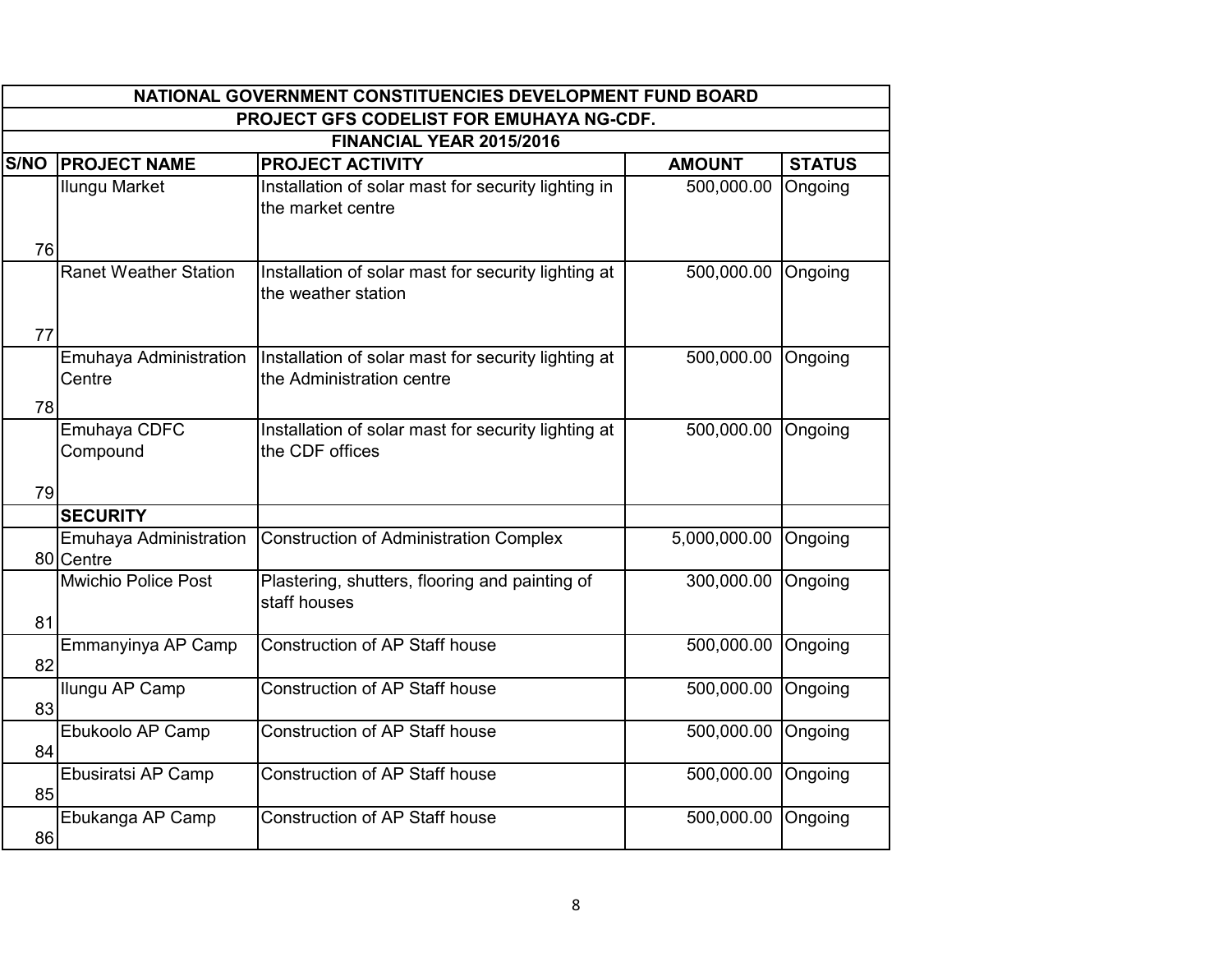|                                     | NATIONAL GOVERNMENT CONSTITUENCIES DEVELOPMENT FUND BOARD |                                                      |               |               |
|-------------------------------------|-----------------------------------------------------------|------------------------------------------------------|---------------|---------------|
|                                     |                                                           | <b>PROJECT GFS CODELIST FOR EMUHAYA NG-CDF.</b>      |               |               |
|                                     |                                                           | FINANCIAL YEAR 2015/2016                             |               |               |
| $\overline{\mathsf{S}}/\mathsf{NO}$ | <b>PROJECT NAME</b>                                       | <b>PROJECT ACTIVITY</b>                              | <b>AMOUNT</b> | <b>STATUS</b> |
| 87                                  | Esirulo AP Camp                                           | <b>Construction of AP Staff house</b>                | 500,000.00    | Ongoing       |
| 88                                  | Essaba AP Camp                                            | <b>Construction of AP Staff house</b>                | 500,000.00    | Ongoing       |
| 89                                  |                                                           | Echichibulu Chief's office Purchase of land (1 acre) | 500,000.00    | <b>New</b>    |
| 90                                  | Emuhaya Police<br><b>Divisional Headquarters</b>          | Purchase of land (1 acre)                            | 600,000.00    | <b>New</b>    |
| 91                                  | Tongoi Chief's office                                     | Purchase of land (1 acre)                            | 500,000.00    | <b>New</b>    |
| 92                                  | <b>Emakakha Police Post</b>                               | Purchase of land (1 acre)                            | 500,000.00    | <b>New</b>    |
|                                     | <b>ROADS PROJECTS</b>                                     |                                                      |               |               |
| 93                                  | Mwichio - Kube road                                       | Grading & Gravelling 2.3km                           | 984,615.00    | Ongoing       |
|                                     | Mwichio - Water Supply<br>94 road                         | Grading & Gravelling 1.2km                           | 461,538.00    | Ongoing       |
|                                     | Essunza - Homutichia<br>95 road                           | Grading & Gravelling 2.4km                           | 923,076.00    | Ongoing       |
| 96                                  | Ibanda - Ebucheli road                                    | Grading & Gravelling 1.5km                           | 576,922.00    | Ongoing       |
| 97                                  | Musiakhupa road                                           | Grading & Gravelling 0.8km                           | 430,770.00    | Ongoing       |
| 98                                  | Ilungu - Kisa road                                        | Grading & Gravelling 0.2km                           | 176,923.00    | Ongoing       |
| 99                                  | Esibila - Ebukoolo road                                   | Grading & Gravelling 2.5km                           | 961,537.00    | Ongoing       |
|                                     | 100 Esirulo - Emalindi road                               | Gravelling 0.6km                                     | 330,709.00    | Ongoing       |
| 101                                 | Ebututi - Ilonje road                                     | Grading & Gravelling 1.5km                           | 576,988.00    | Ongoing       |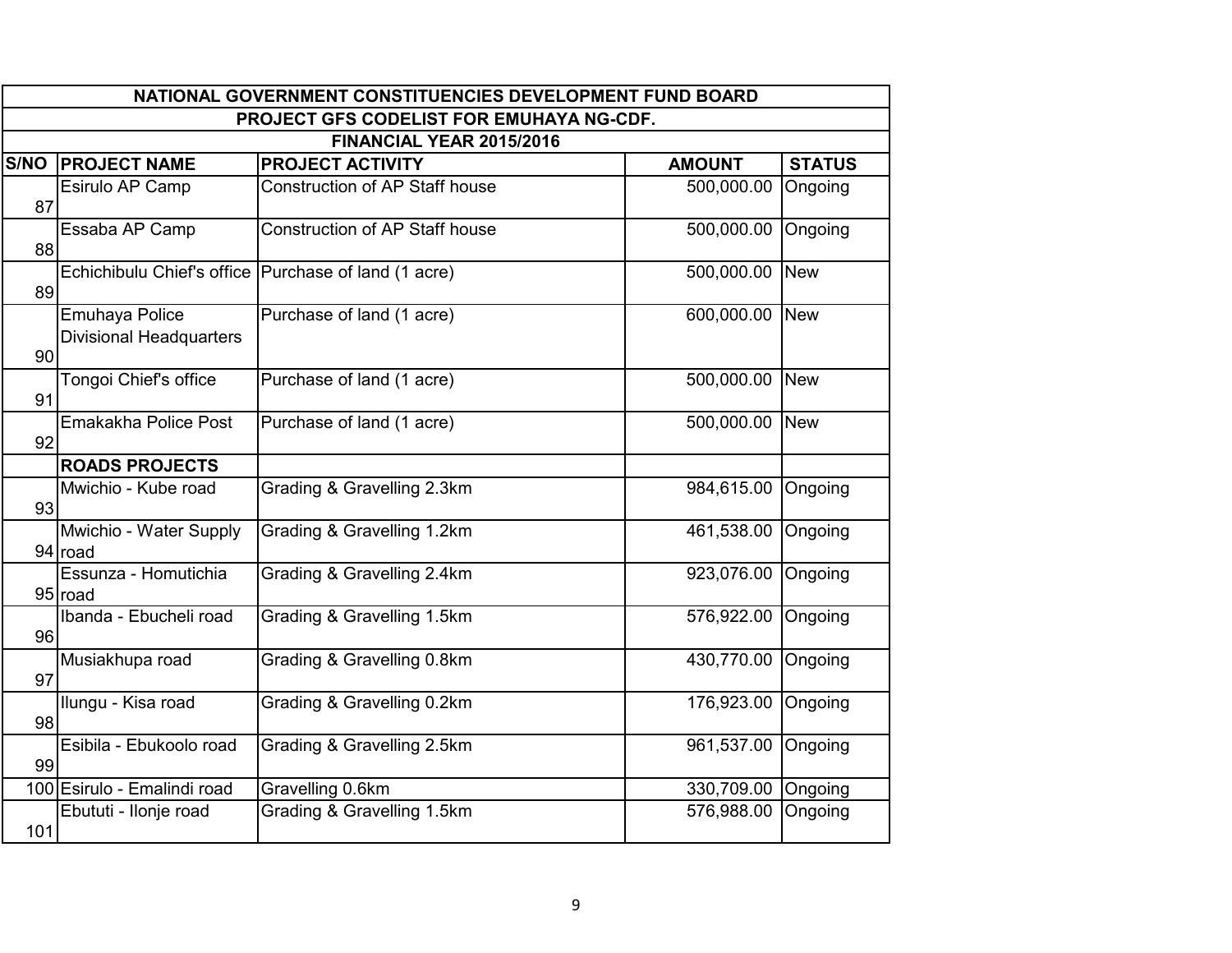|             | NATIONAL GOVERNMENT CONSTITUENCIES DEVELOPMENT FUND BOARD |                                              |                   |               |
|-------------|-----------------------------------------------------------|----------------------------------------------|-------------------|---------------|
|             |                                                           | PROJECT GFS CODELIST FOR EMUHAYA NG-CDF.     |                   |               |
|             |                                                           | FINANCIAL YEAR 2015/2016                     |                   |               |
| <b>S/NO</b> | <b>PROJECT NAME</b>                                       | <b>PROJECT ACTIVITY</b>                      | <b>AMOUNT</b>     | <b>STATUS</b> |
|             | Asikote - Mwisinga -                                      | <b>Culverts installation</b>                 | 370,000.00        | <b>New</b>    |
|             | 102 Mwibona road                                          |                                              |                   |               |
|             | Rabuor - Mungoye Sec.                                     | Grading & Gravelling 1.5km                   | 576,922.00        | Ongoing       |
|             | 103 School road                                           |                                              |                   |               |
|             | <b>SPORTS ACTIVITIES</b>                                  |                                              |                   |               |
|             | <b>Constituency Sports</b>                                | Carry out Constituency Sports tournament and | 2,000,000.00      | Ongoing       |
|             | Tournaments                                               | the winning teams to be awarded with         |                   |               |
|             |                                                           | trophies, balls and playing kits             |                   |               |
|             |                                                           |                                              |                   |               |
| 104         |                                                           |                                              |                   |               |
|             | <b>ENVIRONMENT</b>                                        |                                              |                   |               |
|             | Ebucheli Primary School                                   | Establish tree nurseries                     | 30,000.00         | Ongoing       |
| 105         |                                                           |                                              |                   |               |
|             | 106 Itumbu Primary School                                 | Establish tree nurseries                     | 30,000.00         | Ongoing       |
|             | Ebuyalu Primary School                                    | Establish tree nurseries                     | 30,000.00         | Ongoing       |
| 107         |                                                           |                                              |                   |               |
|             | 108 Isanda Primary School                                 | Establish tree nurseries                     | 30,000.00         | Ongoing       |
|             | Emmanyinya Primary                                        | Establish tree nurseries                     | 30,000.00         | Ongoing       |
|             | 109 School                                                |                                              |                   |               |
|             | 110 Kilingili Primary School                              | Establish tree nurseries                     | 30,000.00 Ongoing |               |
|             | Mukhombe Primary                                          | <b>Establish tree nurseries</b>              | 30,000.00         | Ongoing       |
|             | 111 School                                                |                                              |                   |               |
|             | Elununi Primary School                                    | Establish tree nurseries                     | 30,000.00         | Ongoing       |
| 112         |                                                           |                                              |                   |               |
|             | Mundichiri Primary                                        | <b>Establish tree nurseries</b>              | 30,000.00         | Ongoing       |
|             | 113 School                                                |                                              |                   |               |
|             | Ebukhuliti Primary                                        | Establish tree nurseries                     | 30,000.42         | Ongoing       |
|             | 114 School                                                |                                              |                   |               |
|             |                                                           |                                              |                   |               |